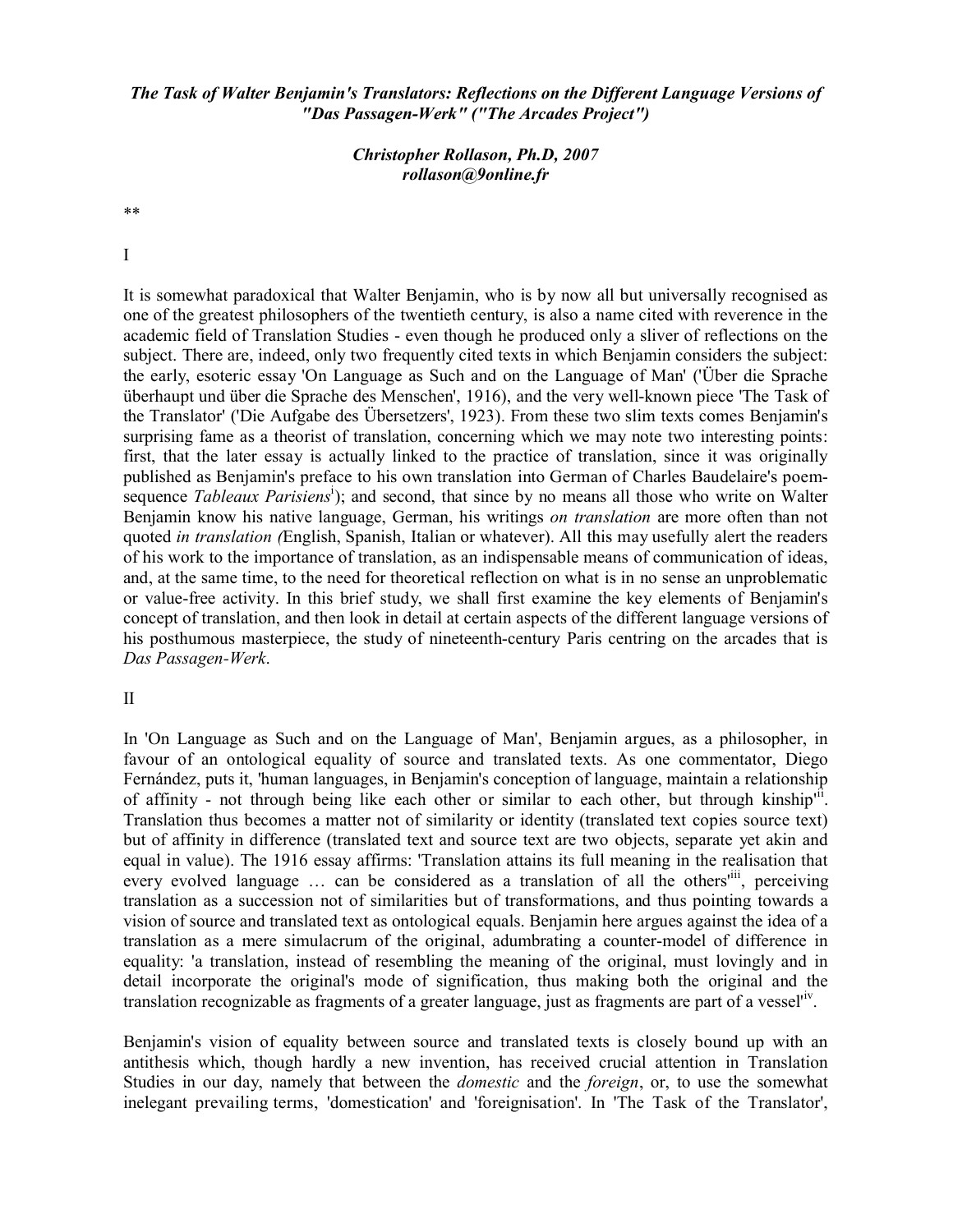Benjamin endorses the views of an earlier commentator, Rudolf Pannwitz, who, writing in 1917, declared: 'Our translations, even the best ones, proceed from a wrong premise. They want to turn Hindi, Greek, English into German instead of turning German into Greek, Hindi, English. (…) The basic error of the translator is that he preserves the state in which his own language happens to be instead of allowing his language to be profoundly affected by the foreign tongue. (….) [Rather], he must expand and deepen his language by means of the foreign language<sup>ry</sup>. In this context, Benjamin especially applauds Friedrich Hölderlin's German translations of Sophocles, as being exemplary of Pannwitz's recommended method.

This Benjamin-Pannwitz position looks both forwards and backwards, to Friedrich Schleiermacher in the early nineteenth century and Lawrence Venuti in our day. In his 1813 essay 'On the Different Methods of Translating', Schleiermacher, the translator into German of the complete works of Plato, argued that as far as translation strategy is concerned 'there are only two possibilities. Either the translator leaves the author in peace as much as possible and moves the reader toward him; or he leaves the reader in peace as much as possible and moves the writer toward him<sup>vi</sup>. He strongly preferred the former option - i.e. the translator highlights the otherness of the translated text, by striving to adhere so closely to the foreign text as his own language allows<sup>'vii</sup>. Schleiermacher argues that if this method forces the reader to make more effort and may yield translations that appear 'harsh and stiff<sup>viii</sup>, it is far superior to the other, less demanding approach. The latter, aiming at lightness and naturalness of style<sup> $\ddot{x}$ </sup> and seeking to 'spare its reader all exertion and toil'<sup>x</sup>, smooths over the alien features of the foreign-language text, insouciantly omits or replaces whole passages, and risks occluding the differences between what we would now call source and target languages (and the cultures behind them). Today, Schleiermacher's notion of the 'two methods' has been taken up by a whole school of latter-day translation theorists who have named them, respectively, 'foreignisation' (seen as good) and 'domestication' (seen as bad). The high priest here is the Italian-American translator and translation scholar Lawrence Venuti, who is famously fierce in his opposition to what Schleiermacher termed 'lightness and naturalness' and Venuti himself calls 'fluency'. Venuti has, indeed, linked Benjamin to the earlier German writer, seeing him as 'reviving Schleiermacher's notion of foreignising translating<sup>1xi</sup>. For Venuti, a translation should not read as if it were an original, but should bear the visible signs of its translatedness. In a text of 2004, he defines the bipolar terms as follows: 'Fluency masks a domestication of the foreign text that is appropriative and potentially imperialistic … It can be countered by "foreignising" translation that registers the irreducible differences of the foreign text'.<sup>xii</sup> Venuti's aim - to denaturalise translation and ensure it does not become a mere act of textual appropriation - may be seen, controversial as it is, as a means of seeking that equality between original and translation to which Benjamin aspired.

III

It should, certainly, be of interest to both Benjamin students and translation scholars to consider what links may emerge from examining his masterpiece, *Das Passagen-Werk*, and his ideas concerning translation, in the context of both his original text and its various other language versions. Drafted between 1927 and 1940 and left incomplete (and long undiscovered) after its author's tragic death, *Das Passagen-Werk* finally saw publication in Benjamin's native Germany only in 1982. The manuscripts that became the published book are the collected fruit of his painstaking investigations in the Bibliothèque Nationale in Paris, and consist of a long sequence of fragments, albeit interrelated and organised according to a master plan. The volume as we have it appears as a compromise between two opposite concepts of writing - the finished work and the discrete fragment – mediated by the key image of the constellation, which for Benjamin signifies interconnectedness as a ruling principle<sup>xiii</sup>. A large part of Benjamin's text actually consists of blocks of quotations from other writers, mostly nineteenth-century, in either German or French (the French extracts, which are very numerous, are left in the original and *not* translated); these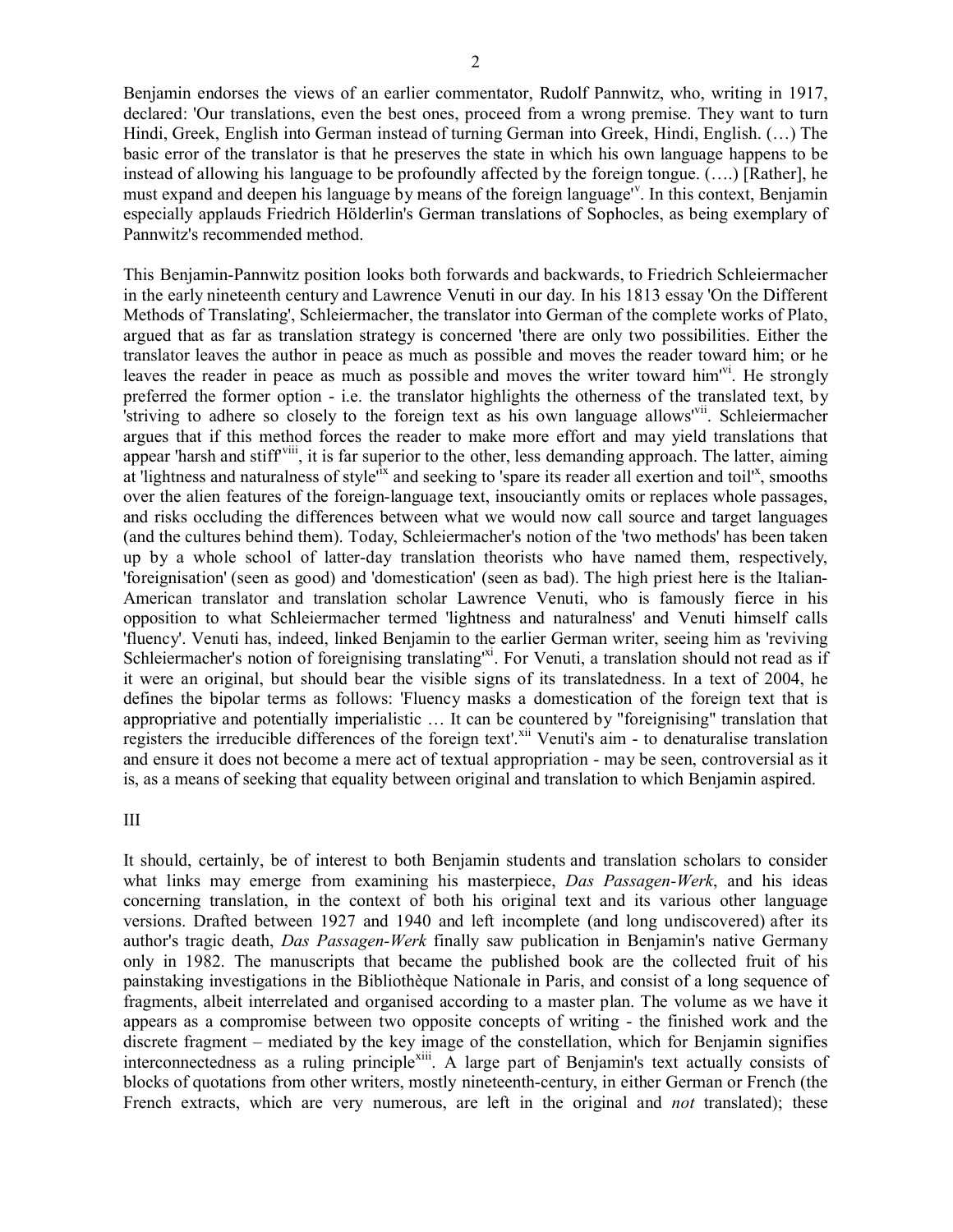quotations, generally brief, are arranged in sections, and are interspersed throughout with segments of critical commentary, again for the most part brief, by Benjamin himself. This practice is respected in the published German version, and the result is what might be called a linguistically bicoloured or piebald text, with abundant passages in French interleaved with others in German. Benjamin's original is, then, *not* a bilingual text, even if some have called it so. It should, rather, be called a macaronic text - that is, one which operates on the lines of the medieval carols which alternate Latin and English (as in the well-known 'In Dulci Jubilo*'*: 'Ubi sunt gaudia/If that they be not there?', etc). We do not know, of course, exactly what the finished book would have looked like, nor whether Benjamin would have supplied German translations for his French quotations or preferred to assume a bilingual reader.

The original text of *Das Passagen-Werk* is, then, in reality not so much German as German/French. Meanwhile and as things stand, there exist, to the present writer's knowledge, seven other language versions of the book apart from the original. One, the French version (1989, reissued 2002), bears, as we shall stress below, a relationship to the original which is not entirely that of a translation. The remaining five can all be considered translations proper. Chronologically, the first - interestingly enough, preceding the French and English versions - is the Italian rendition, first published in 1986 and reissued in revised form in 2000. In its footsteps have followed translations into Japanese (1993), English (1999 and a shade belatedly), and Spanish, Portuguese and Korean (all 2005). The titles chosen for Benjamin's work vary, and none of the European ones literally translates *Das Passagen-Werkxiv* . The Spanish and Portuguese titles make the volume a *book,* the English, more tentatively, a *project*; the French version calls it a *book* but adds the explicatory "Paris, Capital of the Nineteenth Century" (a title originating in that of one of Benjamin's own "exposés" for the project<sup>xv</sup>, as included in the various editions of *Das Passagen-Werk*). The two Italian editions have different titles, the first being, again, "Paris, Capital of the Nineteenth Century", but with the subtitle: 'Projects, notes and materials 1937-1949', thus pointing up the manuscript's work-inprogress character, while the second is "The "Passages" of Paris", the word 'passages' being retained in French. The evident uncertainty over how to title the book reflects the complex and genreproblematic nature of Benjamin's investigations.

### IV

How should these different language versions of Benjamin's work be placed in relation to the author's own views on translation? Here one needs to note the, certainly, peculiar textual nature of the original text of *Das Passagen-Werk*. Since Benjamin's German editors chose not to translate the French passages, the notion of a "German original" or "German edition" is something of a misnomer. The text of *Das Passagen-Werk* as it stands can only be understand in full by a reader equally conversant with German and French - as if, provocatively, arguing the impossibility of translation by refusing it. To the present writer's knowledge, no-one has yet undertaken a rendition of the French passages into German, an act which would, though, at last produce a full German version of Benjamin's masterpiece, and one may wonder whether since 1999 some German readers may not actually preferred to consult and use the English version, at least for the quotations from French. It is if, provocatively, Benjamin's text were arguing the impossibility of translation by refusing it. As it stands, *Das Passagen-Werk* is an unintended but eloquent graphic illustration on Benjamin's part of the ontological equality of translation (French) and original (German), as argued in "On Language as Such and On the Language of Man". At the same time, the notion of bringing reader closer to text rather than text closer to reader - the Benjamin-Pannwitz concept of "deepen[ing one's] language by means of the foreign language", corresponding to Schleiermacher's "mov[ing] the reader toward [the author]", is, for the French extracts, pushed to the extreme of bringing the reader so close to the original that the original is, quite simply, not translated at all.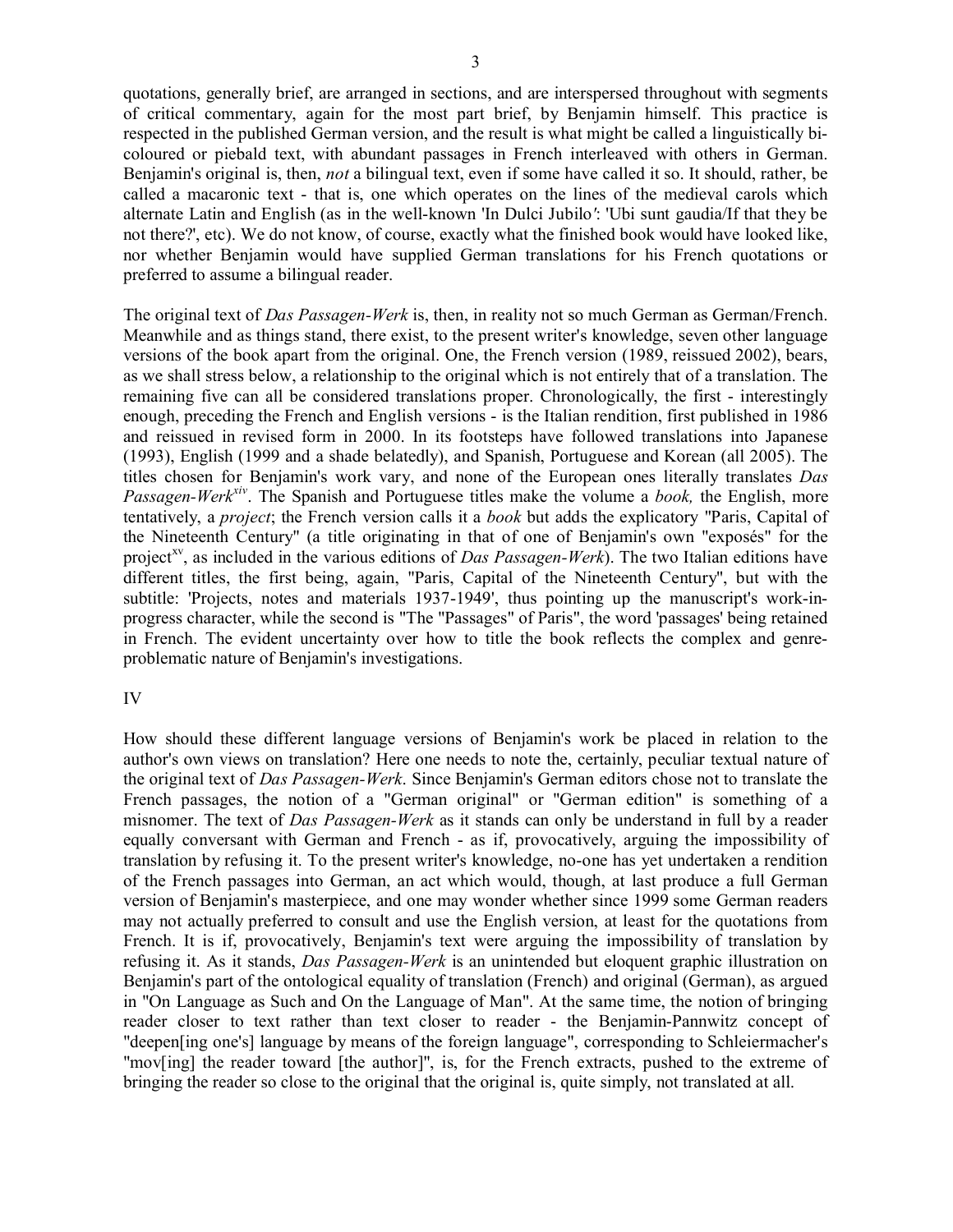Problems of a different nature are posed by the French edition (translator: Jean Lacoste), which officially bills itself as a translated text in the conventional sense, even though swathes of it, interleaved with the translated material, in reality form a kind of discontinuous French-language original within the text. The title-page declares the book to be "traduit de l'allemand" ("translated from the German"), but the "avertissement du traducteur" (translator's note) admits that "un grand nombre" ("a great number") of Benjamin's original quotations are in French. The relationship between these two statements is not explored anywhere in the volume's critical apparatus. It is, though, to be hoped that French readers will be aware that in the quotations from Baudelaire, Hugo, Fourier et al. they are in all cases reading the original texts and not retro-translations from the German. From the viewpoint of translation theory, the book's French passages certainly bring the text as close as possible to the reader, and the domestication issue can hardly be said to arise for those passages at all (they do not need to be adapted to "home", since they come from home already), only to the parts translated from German. If the German/French original is a *visible* hybrid or macaronic original, the French version of *Das Passagen-Werk* is an *invisible* hybrid, a collage of translation and original.

In contrast to both the German and French editions, the English (or American) version (translators: Howard Eiland and Kevin McLaughlin) is an ontologically straightforward, non-hybrid, homogeneous textual phenomenon. In the conventional way, it translates everything, from both German and French, into English: the same is of course the case for the Spanish, Portuguese, Italian Japanese and Korean editions, but it is the English one that most needs distinguishing from the German and French editions, since inevitably it will also be read, quoted and taken as a reference point by native speakers of other languages, especially those which the book is not yet translated into. As regards matters of translation technique, the "Translators' Foreword" states that the task was divided between the two translators on a language basis, Eiland taking the German and McLaughlin the French, and that for the literary extracts previously existing translations were used wherever possible<sup>xvi</sup>. Here this version may stand as a model for future translations into other languages. In terms of translation theory, the English version is fully open to the domestication/foreignisation debate, though with the proviso that the text has been transferred not from *one* other culture but from *two*, and translation thus becomes not so much a dialogue as a trialogue.

Similar considerations apply, for the most part, to the five other existing translations, which will not be discussed in detail here. We may, though, note that 2005 saw, with both the Spanish and Portuguese versions seeing the light of day, a major extension of the accessibility of Benjamin's book, which is now, notably, available in their country's main official language to virtually all the inhabitants of both Americas, North and South; and that with the Korean edition appearing in the same year to join the Japanese version, a significant part of East Asia is now also open to the ideas of *Das Passagen-Werk*. Translation thus facilitates the very necessary globalisation of Benjamin's ideas.

# V

Concerning future translations into new languages (Russian? Chinese? Hindi? Bengali?), one may wonder what strategies are likely to be followed by those confided with the Herculean task of rendering the entirety of *Das Passagen-Werk*. As with many though not all of the existing versions, there is a good cause for having it done by two translators, or by a team (the Italian translation, in particular, is the product of a complex exercise in teamwork). After all, not all Germanists are French scholars, and vice versa. Understanding Benjamin's study in all its detail calls for an expert knowledge of nineteenth-century history (social and political), literature and philosophy, as well of technical areas such as architecture and engineering, not to mention the topography of Paris, and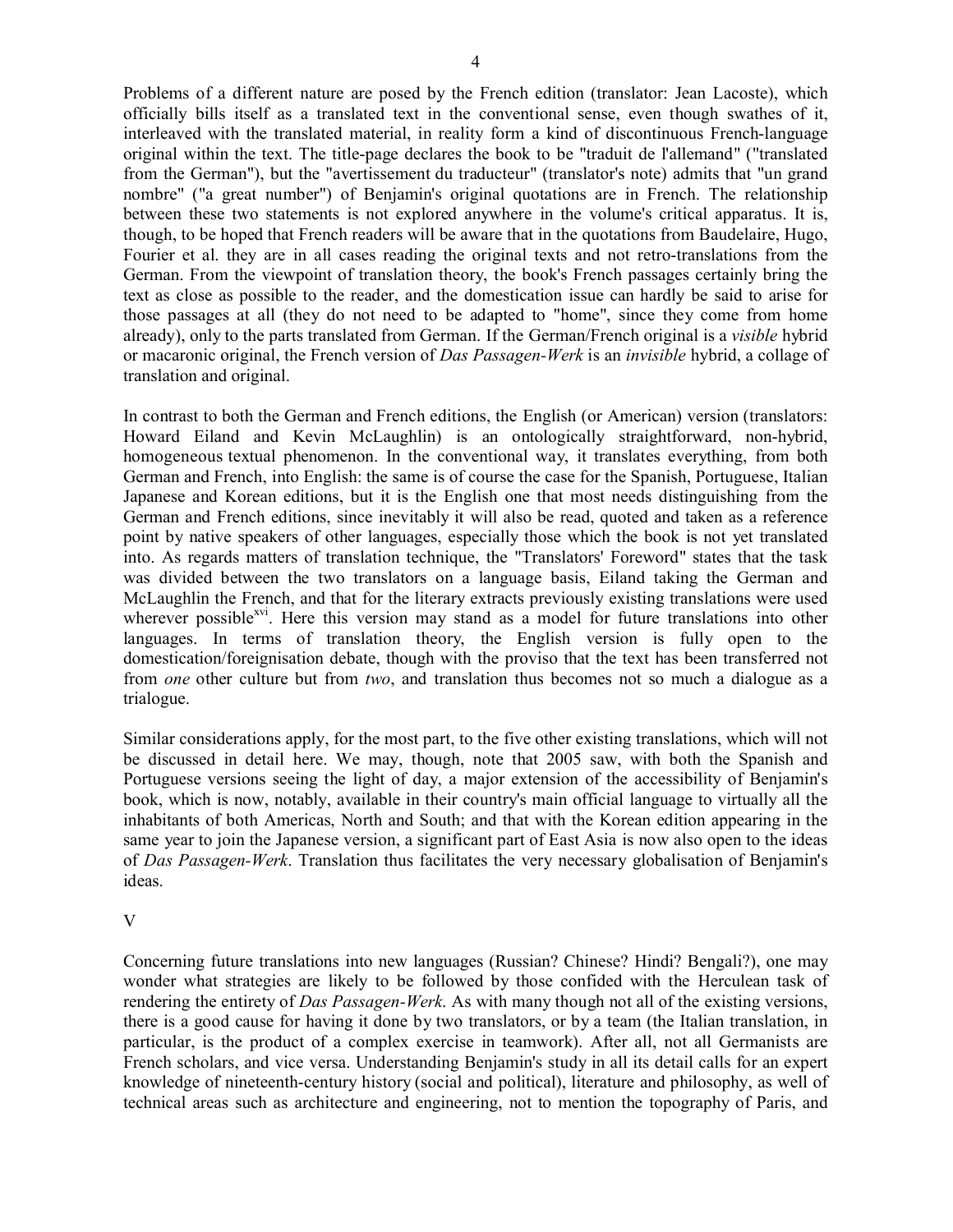here recourse to specialists is vital and, indeed, the team method may very likely prove preferable. A further question remains in the air: as has happened in the past with, for example, the translation of Freud into Portuguese, will some publishers of future translations opt for the indirect method and propose working from the English version, rather than taking the more rigorous but more difficult route of seeking out parallel experts in French and German? If that happens, how far will the gain in accessibility from the existence of new translations be vitiated by the departure, inevitable in an indirect translation, from Benjamin's own principle of the ontological equality of languages?

*Das Passagen-Werk* is one of the great books of the twentieth century, and its message of interrelatedness, relayed through Benjamin's crucial image of the constellation, speaks eloquently to our own, networked century. It is crucial that Benjamin's text be made available in as many languages as possible. At the same time, given the importance and influence of Benjamin's own writings (brief though they are) on translation, it seems desirable that his translators should be aware of his theoretical postulates and the relation to them of the text of *Das Passagen-Werk* itself. The present essay is offered as an initial contribution to a debate which, it is hoped, will be enriched in the future by further translations, into more languages, of Walter Benjamin's vital, eloquent and constellar masterpiece.

\*\*

## APPENDIX

# EDITIONS AND TRANSLATIONS OF *DAS PASSAGEN-WERK*

#### A. GERMAN VERSION – MACARONIC ORIGINAL - GERMAN/FRENCH

*Das Passagen-Werk* [written 1927-40, published 1982]. Edited by Rolf Tiedemann, Frankfurt am Main: Suhrkamp Verlag, 1982.

# B. FRENCH VERSION: PART-TRANSLATION/PART-ORIGINAL

*Paris, Capitale du XIXe siècle: Le Livre des passages*. Translated by Jean Lacoste. 1989. Reissued, Paris: Éditions du Cerf, 2002.

# C. TRANSLATIONS

### ENGLISH

*The Arcades Project*. Translated by Howard Eiland and Kevin McLaughlin. Cambridge, Mass.: Harvard University Press, 1999.

### ITALIAN

1) *Parigi, capitale del XIX secolo. Progetti, appunti e materiali 1927-1940*. Translated by: Renato Solmi, Antonella Moscati, Massimo De Carolis, Giuseppe Russo, Gianni Carchia and Francesco Porzio. Edited by Giorgio Agamben. Turin: Einaudi, 1986.

2) *I 'passages' di Parigi*. Revised version of the earlier translation. Revised by Hellmut Riediger and edited by Daniele La Rosa. Vol. IX of Benjamin, *Opere complete* (general editor, Enrico Ganni). Turin: Einaudi, 2000.

# **JAPANESE**

Translated by Imamura Hitoshi and others. Tokyo: Iwanami Shoten Publishing, 1993.

## KOREAN

Translated by Hyung Jun Cho. Seoul: Saemulgyul Publishing House, 2005.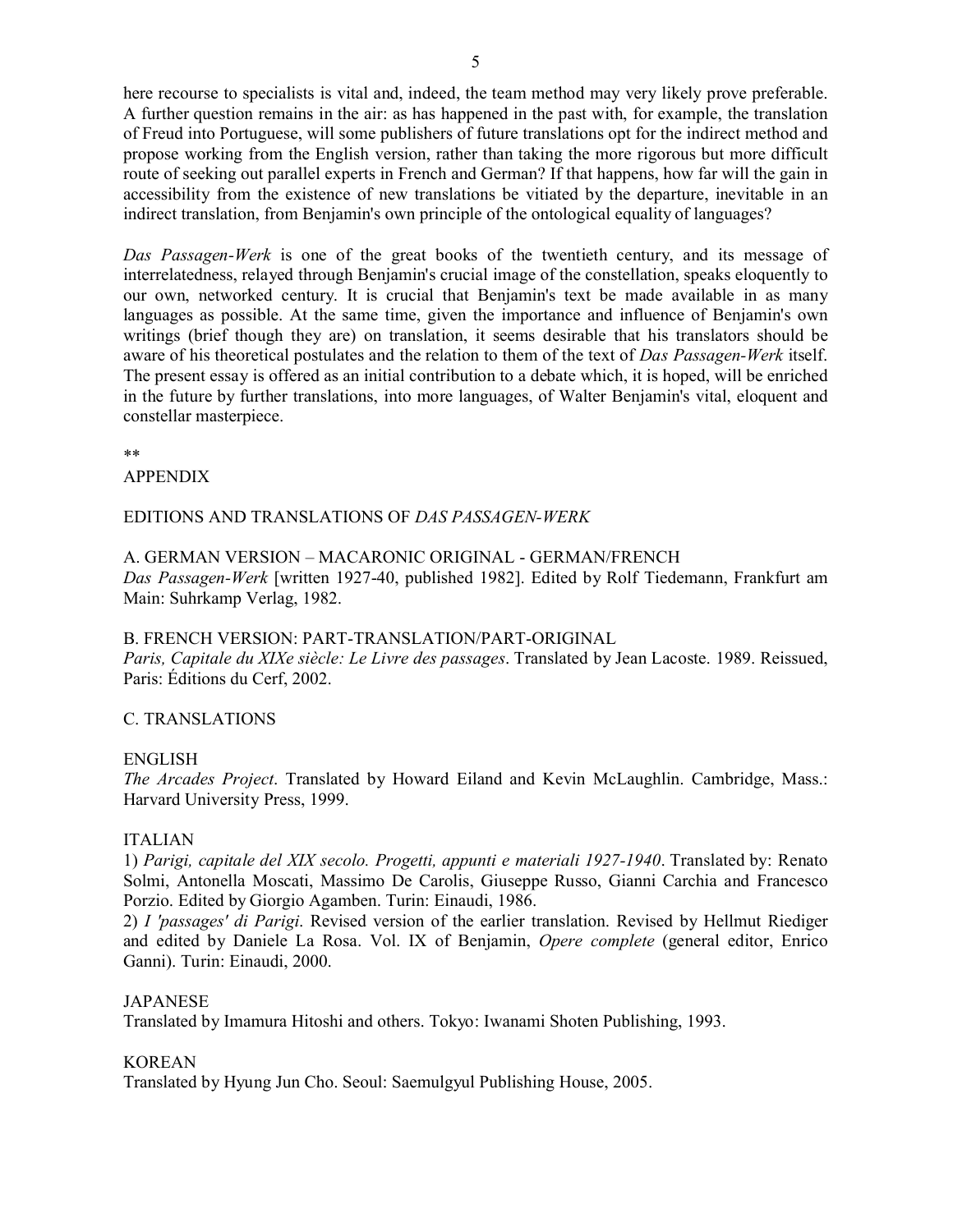## PORTUGUESE

*O livro das passagens.* Translated by Irene Aron. Belo Horizonte, Brazil: Editora da UFMG (Universidade Federal de Minas Gerais), 2005.

#### SPANISH

*Libro de los pasajes*. Translated by Isidro Herrera, Luis Fernández and Fernando Guerrero. Madrid: Akal, 2005.

#### \*\*

#### WORKS CITED

Benjamin, Walter. 1979 (written 1916, first published 1955). 'On Language as Such and on the Language of Man' [written 1916]. Trans. Edmund Jephcott. In Benjamin, *One-Way Street and Other Writings*. London: New Left Books, 107-123.

Benjamin, Walter. 1973 (first published 1923). 'The Task of the Translator' [introduction to Charles Baudelaire, *Tableaux Parisiens,* trans. Benjamin]. Trans. Harry Zohn. In Benjamin, *Illuminations*. London: Collins (Fontana), 69-82.

Fernández, Diego. 2005. *Informe del Tiempo: Sobre la temporalidad de la cita en Walter Benjamin y la (in)temporalidad de lo inconciente en Sigmund Freud*. Thesis. Santiago (Chile): Universidad Diego Portales. On-line at: <www.wbenjamin.org/fernandez.html>.

Rendall, Stephen. 2004. 'A Note on Harry Zohn's Translation [of Benjamin's "The Task of the Translator"]'. In Venuti, Lawrence, ed, *The Translation Studies Reader*, 2nd edn. New York and London: Routledge, 83-85.

Rollason, Christopher. 2002. 'The Passageways of Paris: Walter Benjamin's *Arcades Project* and Contemporary Cultural Debate in the West'. In Christopher Rollason and Rajeshwar Mittapalli, eds., *Modern Criticism*. New Delhi: Atlantic Publishers and Distributors, 262-296; rev. version on-line at: www.wbenjamin.org/passageways.html.

Schleiermacher, Friedrich. 2004 (first published 1813). 'On the Different Methods of Translating'. Trans. Susan Bernofsky. In Venuti, Lawrence, ed.. *The Translation Studies Reader*. 2nd edn., New York and London: Routledge. 43-63.

Venuti, Lawrence, ed.. 2004. *anslation Studies Reader*. 2nd edn., New York and London: Routledge.

Venuti, Lawrence. '1990s and Beyond'. In Venuti, Lawrence (ed.), *The Translation Studies Reader*, 2nd edn. New York and London: Routledge, 2004. 325-335.

 $\overline{a}$ 

i It may be added that the version of 'The Task of the Translator' generally used by English-speaking readers (that translated by Harry Zohn) is, as Stephen Rendall ('A Note on Harry Zohn's Translation') has shown, not entirely errorfree (although the errors are not so great as to affect the text's general theoretical drift).

ii Fernández, *Informe del tiempo*. Original: 'las lenguas humanas, bajo una concepción benjaminiana de la lengua, guardan una relación de parentesco … no por su parecido, por su semejanza, sino por una familiaridad'.

Benjamin, ''On Language as Such and on the Language of Man', 117.

iv Benjamin, 'The Task of the Translator', 78.

v Rudolf Pannwitz, *Die Krisis der Europäischen Kultur* (*The Crisis of European Culture*, 1917), quoted in Benjamin, 'The Task of the Translator', 80-81. Benjamin praises Pannwitz's remarks as being, ex æquo with certain observations of Goethe, 'the best comment on the theory of translation that has been published in Germany' (80). Pannwitz (1881-1969), philosopher and poet, was himself a translator of Baudelaire. He is also credited with being one of the first to use the term 'postmodern'.

vi Schleiermacher, 'On the Different Methods of Translating', 49.

vii Ibid., 53.

viii Ibid., 53.

ix Ibid., 54.

 $x$  Ibid., 55.